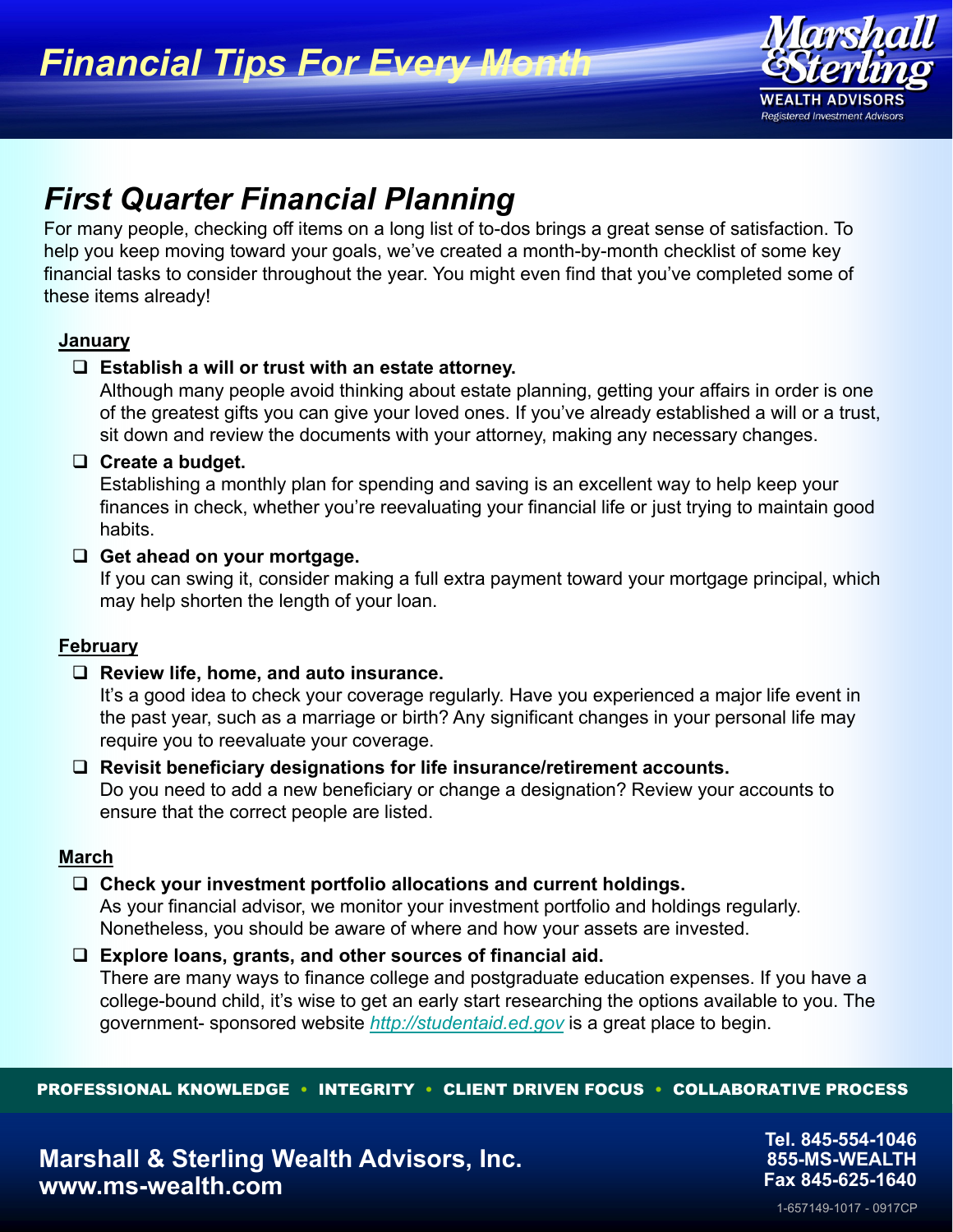*Financial Tips For Every Month*



# *Second Quarter Financial Planning*

## **April**

### **Review your online social security statement.**

Check your benefits information and earning record, and update any outdated personal information, such as your address or phone number.

## **May**

## **Review 401(k), IRA, and SEP plans.**

No matter your retirement goals, keeping an eye on your balances and making regular contributions is essential. Depending on your circumstances, consider increasing the amount you contribute. (retirement planning is equally important for self-employed individuals, who can take advantage of many of the same savings vehicles.) We encourage you to meet with us to discuss the investment allocations in your 401(k) or other plan.

### **June**

### **Check your credit report.**

Request your free credit report at www.annualcreditreport.com and review it carefully for mistakes or suspicious charges, which could be a sign of identity theft.

### **Shred old documents.**

Any financial documents that you no longer need, such as bank and investment statements, should be destroyed to ensure that they don't fall into the wrong hands.

PROFESSIONAL KNOWLEDGE • INTEGRITY • CLIENT DRIVEN FOCUS • COLLABORATIVE PROCESS

1-657149-1017 - 0917CP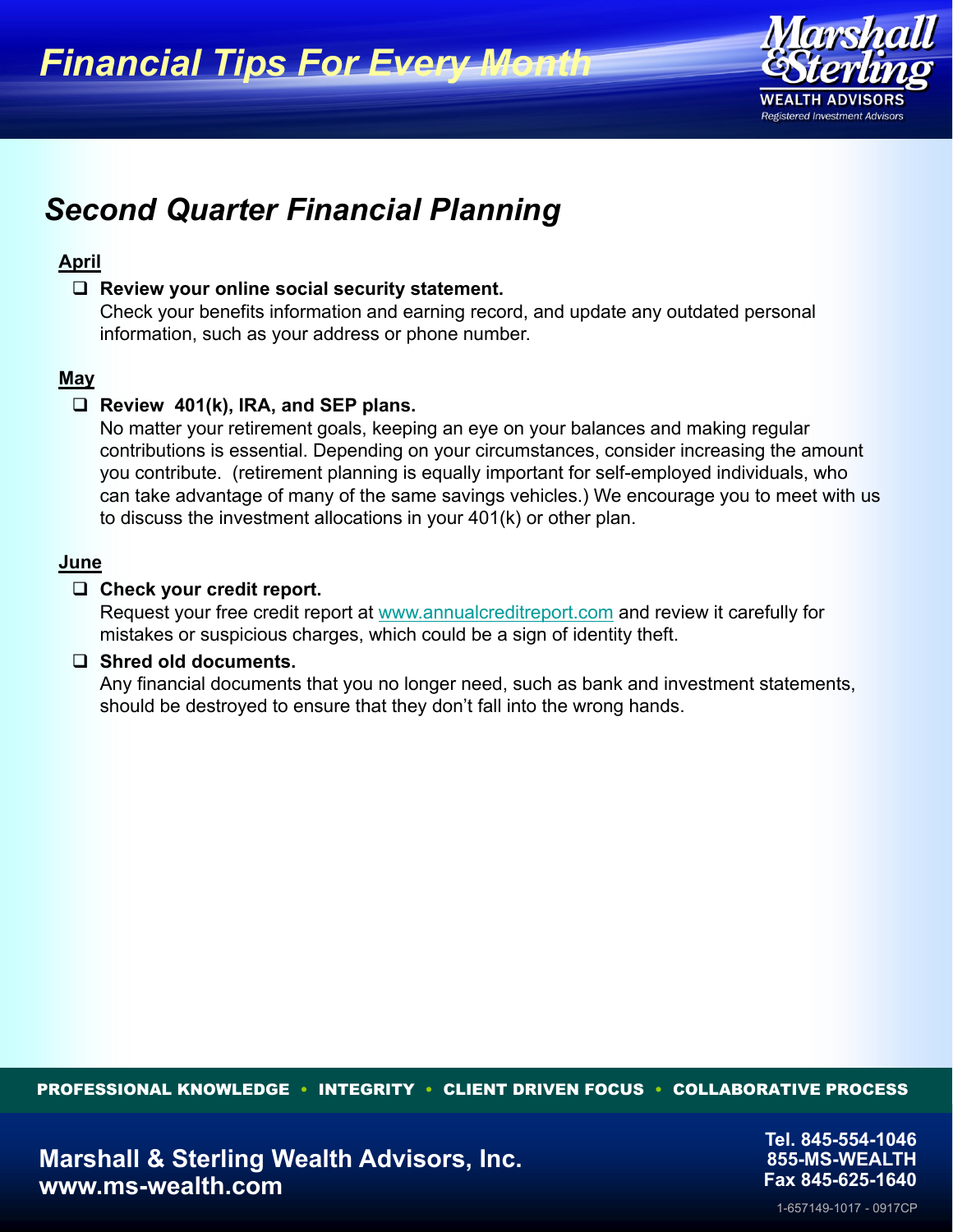

# *Third Quarter Financial Planning*

### **July**

### **Research 529 savings plans.**

Withdrawals from 529 plans are tax-free when used for qualified higher education expenses, making them an excellent way to save for a child or grandchild's schooling.

### **August**

### **Review Online Accounts.**

Take a look at the usernames and passwords you currently use for your online accounts. If the passwords are too basic or if you've held onto them for too long, consider changing then as a security precaution.

### **September**

### **Assess your overall investment goals and strategy.**

It's wise to reevaluate your financial goals every year, especially if you've had any major changes or unexpected events in your life. We can discuss your situation and help you adjust your financial plan accordingly.

### **Revisit your budget.**

Look back at the plan you made in January and decide whether to adjust your budget or stick to your current strategy.

PROFESSIONAL KNOWLEDGE • INTEGRITY • CLIENT DRIVEN FOCUS • COLLABORATIVE PROCESS